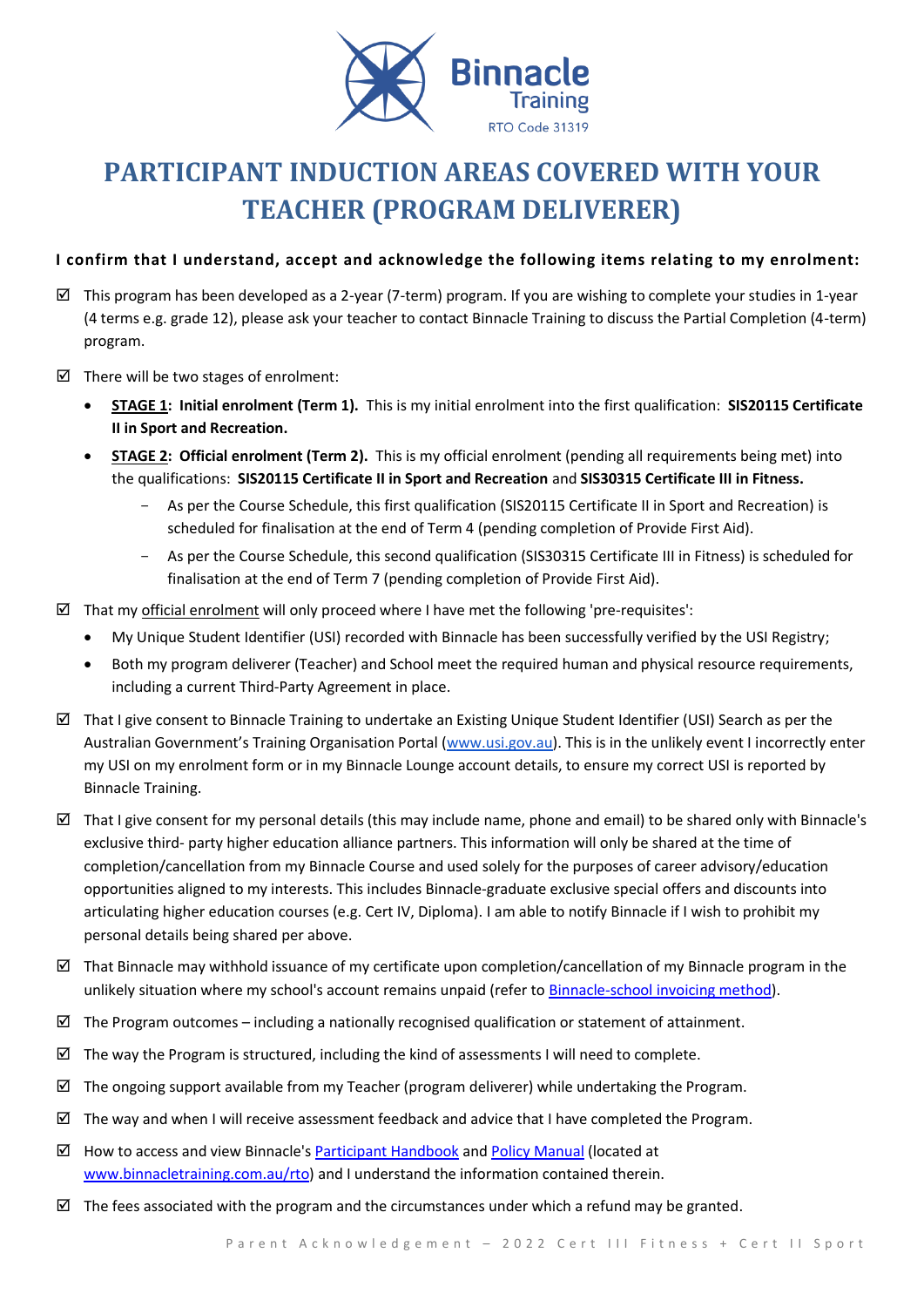

- That Binnacle will use the information I provide for the purpose of which it was collected and to assist in the administration of this Program, including reporting of results to the national VET regulator.
- $\boxtimes$  That I consent to the potential use of my image for marketing purposes (e.g. website, brochures, social media). I acknowledge Binnacle will always endeavour to contact me (via my program deliverer) to re-confirm my acceptance prior to publishing.
- $\boxtimes$  That I can access my own records provided to Binnacle at any time by contacting Binnacle administration.
- $\boxtimes$  That I am responsible for any personal injuries sustained during the program.
- $\boxtimes$  That I am able to apply (by notifying my teacher) for Recognition of Prior Learning (RPL) if I feel I already demonstrate competence in one or more areas within this program.
- That if I enter a course that has already commenced, I may not have the opportunity to complete the full qualification and may only receive a Statement of Attainment for the competencies achieved.

## **PRIVACY NOTICE**

#### **Why we collect your personal information**

As a Registered Training Organisation (RTO), we collect your personal information so we can process and manage your enrolment in a Vocational Education and Training (VET) course with us.

#### **How we use your personal information**

We use your personal information to enable us to deliver VET courses to you, and otherwise, as needed, to comply with our obligations as an RTO.

#### **How we disclose your personal information**

We are required by law (under the *National Vocational Education and Training Regulator Act 2011* (Cth) (NVETR Act)) to disclose the personal information we collect about you to the National VET Data Collection kept by the National Centre for Vocational Education Research Ltd (NCVER). The NCVER is responsible for collecting, managing, analysing and communicating research and statistics about the Australian VET sector.

We are also authorised by law (under the NVETR Act) to disclose your personal information to the relevant state or territory training authority.

## **How the NCVER and other bodies handle your personal information**

The NCVER will collect, hold, use and disclose your personal information in accordance with the law, including the *Privacy Act 1988* (Cth) (Privacy Act) and the NVETR Act. Your personal information may be used and disclosed by NCVER for purposes that include populating authenticated VET transcripts; administration of VET; facilitation of statistics and research relating to education, including surveys and data linkage; and understanding the VET market.

The NCVER is authorised to disclose information to the Australian Government Department of Education, Skills and Employment (DESE), Commonwealth authorities, State and Territory authorities (other than registered training organisations) that deal with matters relating to VET and VET regulators for the purposes of those bodies, including to enable:

- administration of VET, including program administration, regulation, monitoring and evaluation;
- facilitation of statistics and research relating to education, including surveys and data linkage; and
- understanding how the VET market operates, for policy, workforce planning and consumer information.

The NCVER may also disclose personal information to persons engaged by NCVER to conduct research on NCVER's behalf.

The NCVER does not intend to disclose your personal information to any overseas recipients.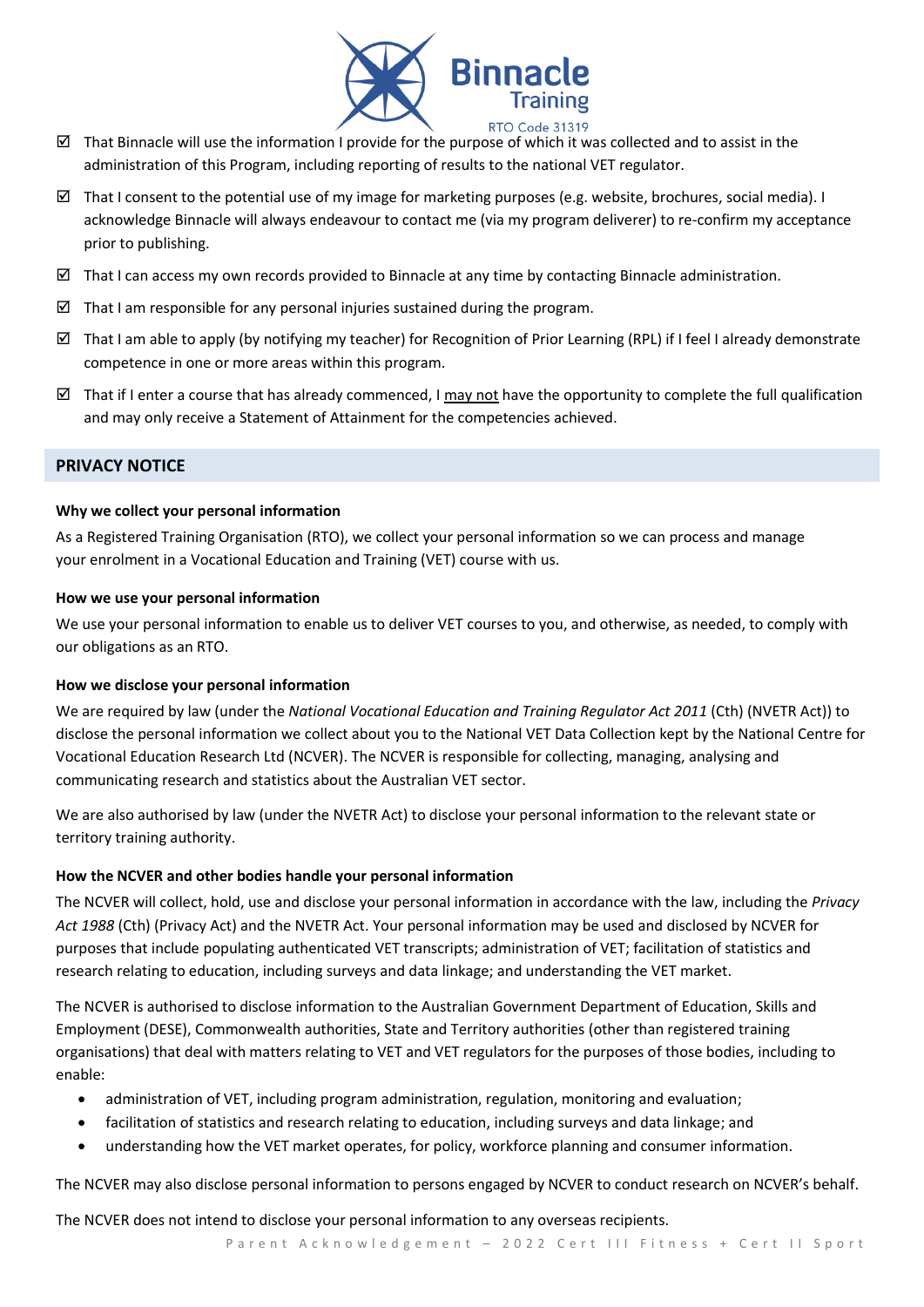

For more information about how the NCVER will handle your personal information please refer to the NCVER's Privacy Policy at [www.ncver.edu.au/privacy.](http://www.ncver.edu.au/privacy)

If you would like to seek access to or correct your information, in the first instance, please contact your RTO using the contact details listed below.

DESE is authorised by law, including the Privacy Act and the NVETR Act, to collect, use and disclose your personal information to fulfil specified functions and activities. For more information about how the DESE will handle your personal information, please refer to the DESE VET Privacy Notice at [https://www.dese.gov.au/national-vet-data/vet-privacy](https://www.dese.gov.au/national-vet-data/vet-privacy-notice)[notice.](https://www.dese.gov.au/national-vet-data/vet-privacy-notice)

## **Surveys**

You may receive a student survey which may be run by a government department or an NCVER employee, agent, thirdparty contractor or another authorised agency. Please note you may opt out of the survey at the time of being contacted.

## **Contact information**

At any time, you may contact Binnacle Training to:

- request access to your personal information;
- correct your personal information;
- make a complaint about how your personal information has been handled; and
- ask a question about this Privacy Notice.

#### **BINNACLE TRAINING CONTACT DETAILS**

Email: [admin@binnacletraining.com.au](mailto:admin@binnacletraining.com.au)

Phone: 1300 303 715

To access Binnacle Training's Privacy Policy – Website visit [www.binnacletraining.com.au/privacy](http://www.binnacletraining.com.au/privacy)

To access Binnacle Training's Privacy and Personal Information Policy - visit <http://www.binnacletraining.com.au/rto> (Select: Policy Manual)

# **SERVICE AGREEMENT**

# **Responsibilities of Binnacle, as the Registered Training Organisation (RTO):**

- $\boxtimes$  Provide training that responds to the learning needs of all students and is relevant to the training program.
- $\boxtimes$  Provide assessment that is flexible and fair, which meets the assessment criteria of the national training package.
- $\boxtimes$  Identify and provide language, literacy and numeracy support to students as required.
- $\boxtimes$  Recognise qualifications and statements of attainment that a student may present that has been issued by another RTO.
- $\boxtimes$  Provide all training and assessment once a student enrols and commences in their training program. See Participant [Handbook](http://www.binnacletraining.com.au/rto.php) for further details.
- $\boxtimes$  Consult with students and employers to gauge their satisfaction with services.
- $\boxtimes$  Uphold our fees and refund policy and all other policies and procedures as outlined in the Binnacle [Policy Manual.](http://www.binnacletraining.com.au/rto.php)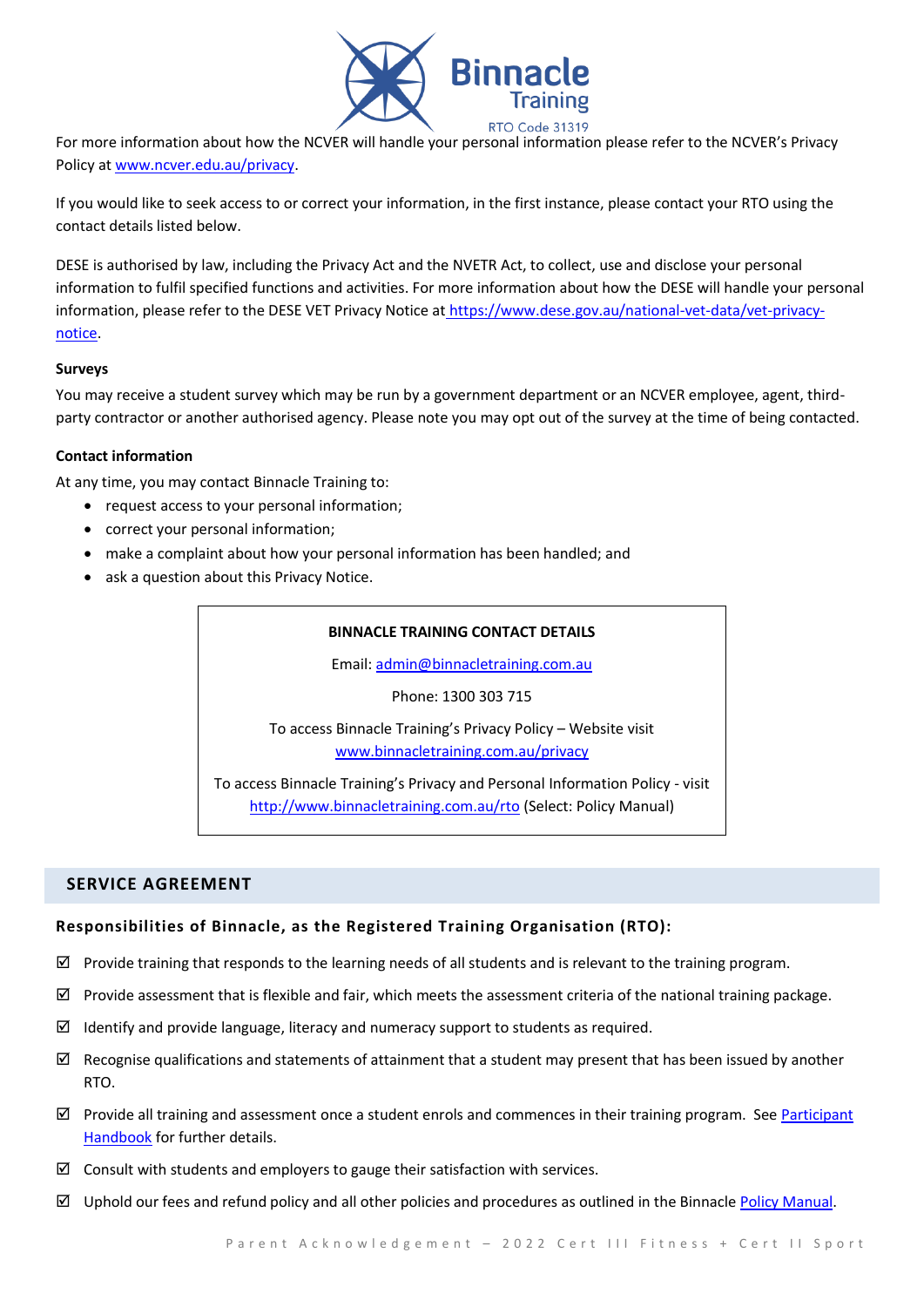

# **QLD GOVERNMENT VET IN SCHOOLS (VETIS) INITIATIVE – FUNDING ELIGIBILITY**

# **I confirm that I understand and acknowledge the following items relating to the Queensland Government's Vocational Education and Training in Schools (VETiS) initiative :**

- Binnacle Training is approved as a Skills Assure Supplier (SAS) to deliver the qualification **SIS20115 Certificate II in Sport and Recreation** as a Vocational Education and Training in Schools (VETiS) funded qualification.
- $\boxtimes$  VETiS funded by the VET investment budget is fee-free for students; and the VET investment budget will provide funding for students to complete one VETIS qualification listed on the **Priority Skills List** while attending secondary school (in Years 10, 11 and 12).
- $\boxtimes$  The Certificate II in Sport and Recreation is currently listed on the Department's [Priority Skills List](https://desbt.qld.gov.au/training/docs-data/strategies/vetinvest/subsidieslist) as a VETiS funded qualification.
- I have been provided the option, immediately post my initial enrolment, to either:
	- − select this program (Certificate II in Sport and Recreation) as a VETiS-funded qualification; or
	- advise Binnacle that I choose not to use this program as a VETiS-funded qualification; and therefore undertake this qualification as fee-for-service (i.e. non-funded, where Binnacle invoices my school a per participant fee).
- $\boxtimes$  Binnacle Training will confirm my VETiS eligibility with my school's nominated 'VET Manager' (e.g. Head of Department) and notify my school if it's identified post-enrolment that I don't meet eligibility requirement per above.
- $\boxtimes$  For further information, I can refer to Binnacle's [Participant Handbook](http://www.binnacletraining.com.au/rto.php) (located a[t www.binnacletraining.com.au/rto\)](http://www.binnacletraining.com.au/rto) and the Queensland Government's website (see links below) or contact Binnacle administration.

**VETiS page <https://desbt.qld.gov.au/training/providers/funded/vetis> VETiS frequently asked questions https://desbt.qld.gov.au/training/training-careers/incentives/vetis/faqs**